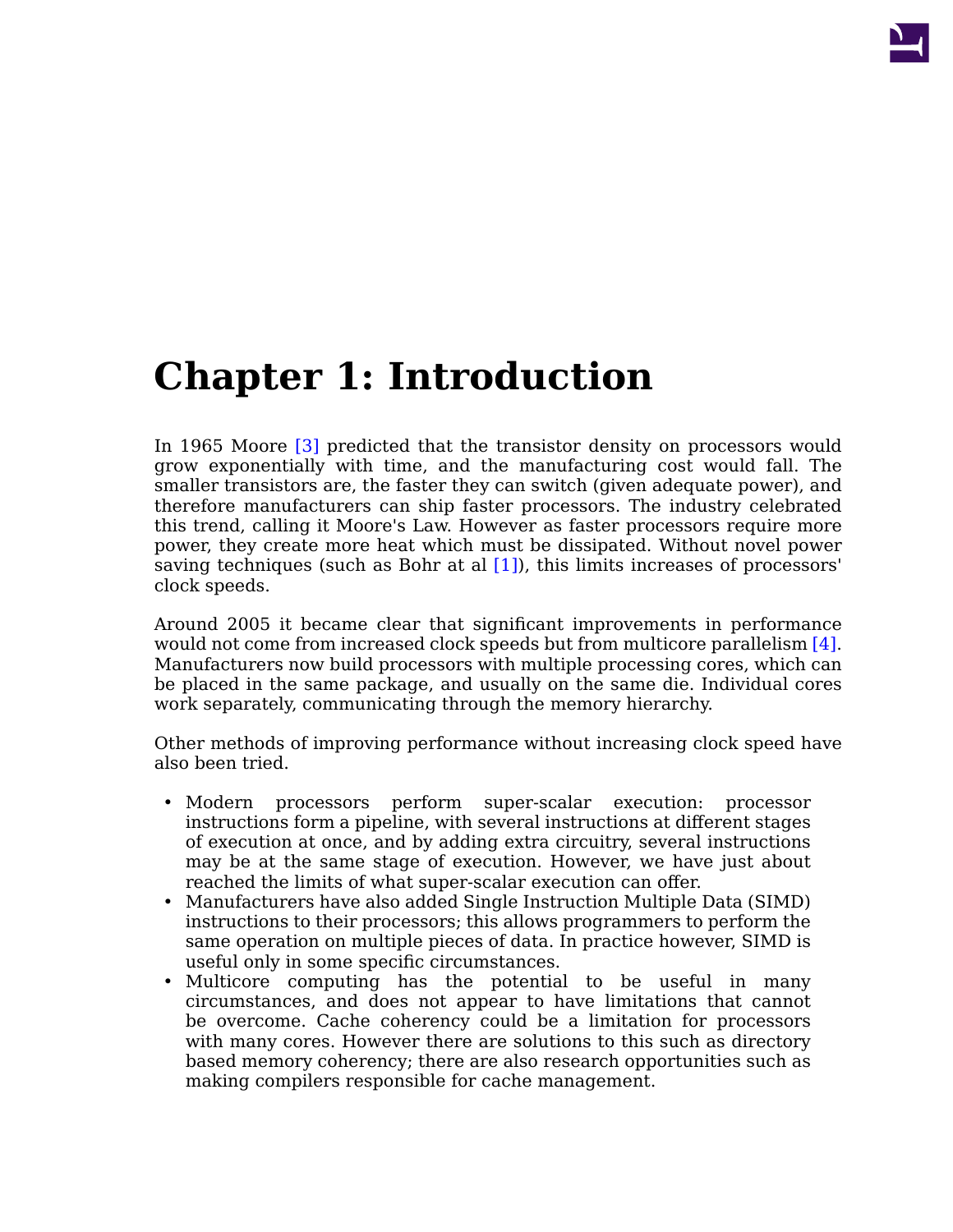Multicore computing is a special case of multiprocessing. Most multiprocessing systems are symmetric multiprocessing (SMP) systems. An SMP system consists of several homogeneous processors and some memory connected together. Usually all processors are equally-distant from all memory location. Most multicore systems are SMP systems; they may have more than one CPU each with any number of cores. Some multiprocessing systems use a nonuniform memory architecture (NUMA). Usually this means that each processor has fast access to some local memory and slower access to the other processors' memories. A new type of architecture uses graphics programming units (GPUs) to perform general purpose computing, they are called GPGPU architectures. However they are not as general purpose as their name suggests: they work well for large regular data-parallel and compute-intensive workloads, but do not work well for more general symbolic processing. GPGPUs give programs access to small amounts of different types of memory of fixed sizes, however most symbolic programs rely on dynamic allocation of unpredictable amounts of memory. Additionally, symbolic programs often include code with many conditional branches; this type of code does not perform well on GPGPUs. GPGPU architectures are not as general purpose as SMP systems and SMP systems are vastly more common than NUMA systems. Therefore, in this dissertation we are only concerned with SMP systems as they are both more general and more common, making them more desirable targets for most programmers. Our approach will work with NUMA systems, but not optimally.

To use a multicore system, or multiprocessing in general, programmers must parallelise their software. This is normally done by dividing the software into multiple threads of execution which execute in parallel with one another. This is very difficult in imperative languages as the programmer is responsible for coordinating the threads [\[5\].](#page-16-2) Few programmers have the skills necessary to accomplish this, and those that do, still make expensive mistakes as threaded programming is inherently error prone. Bugs such as data corruption, deadlocks and race conditions can be extremely tedious to find and fix. These bugs increase the costs of software development. Software companies who want their software to out-perform their competitors will usually take on the costs of multicore programming. We will explain the problems with parallelism in imperative languages in [section](#page-3-0) 1.2.

In contrast to imperative languages, it is trivial to express parallelism in pure declarative languages. Expressing this parallelism creates two stronglyrelated problems. First, one must overcome the costs of parallel execution. For example, it may take hundreds of instructions to make a task available for execution on another processor. However, if that task only takes a few instructions to execute, then there is no benefit to executing it in parallel. Even if the task creates hundreds of instructions to execute, parallel execution is probably not worthwhile. Most easy-to-exploit parallelism is *fine grained* such as this. Second, an abundance of coarse grained parallelism can also be a problem. Whilst the amount of parallelism the machine can exploit cannot increase beyond the number of processors, the more parallel tasks a program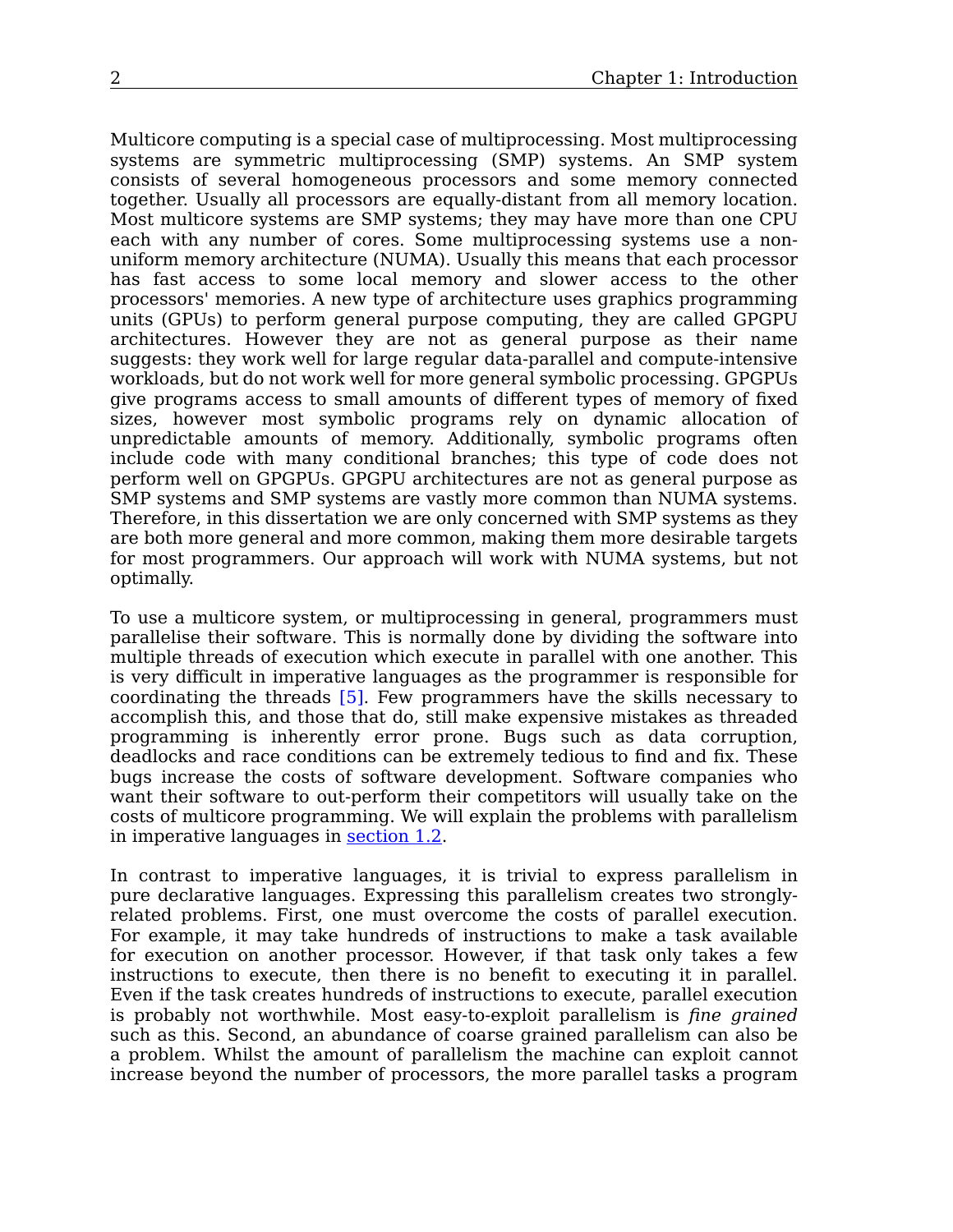creates, the more the overheads of parallel execution will have an effect on performance. In these situations, there is no benefit in parallelising many of the tasks, and yet the overheads of their parallel executions will still have an effect. This often cripples the performance of such programs. This is known as an *embarrassingly parallel*workload. Programs with either of these problems almost always perform more *slowly* than their sequential equivalents. Programmers must therefore find the parts of their program where parallel execution is profitable and parallelise those parts of their program *only*, whilst being careful to avoid embarrassing parallelism. This means that a programmer must have a strong understanding of their program's computations' costs, how much parallelism they are making available, and how many processors may be available at any point in the program's execution. Programmers are not good at identifying the hotspots in their programs or in many cases understanding the costs of computations, consequently programmers are not good at manually parallelising programs. Programmers are encouraged to use profilers to help them identify the hotspots in their programs and speed them up; this also applies to parallelisation.

Automatic parallelism aims to make it easy to introduce parallelism. Software companies will not need to spend as much effort on parallelising their software. Better yet, it will be easier for programmers to take advantage of the extra cores on newer processors. Furthermore, as a parallel program is modified its performance characteristics will change, and some changes may affect the benefit of the parallelism that has already been exploited. In these cases automatic parallelism will make it easy to *re-parallelise* the program, saving programmers a lot of time.

### **1.1 General approach**

Unfortunately automatic parallelisation technology is yet to be developed to the point where it is generally useable. Our aim is that automatic parallelisation will be easy to use and will parallelise programs more effectively that most programmers can by hand. Most significantly, automatic parallelism will be very simple to use compared with the difficulty of manual parallelisation. Furthermore as programs change, costs of computations within them will change, and this may make manual parallelisations (using explicit parallelism) less effective. An automatic parallelisation system will therefore make it easier to maintain programs as the automatic parallelisation analysis can simply be redone to re-parallelise the programs. We are looking forward to a future where programmers think about parallelism no more than they currently think about traditional compiler optimisations.

In this dissertation we have solved several of the critical issues with automatic parallelism. Our work is targeted towards Mercury. We choose to use Mercury because it already supports explicit parallelism of dependent conjunctions, and it provides the most powerful profiling tool of any declarative language, which generates data for our profile feedback analyses. In some ways our work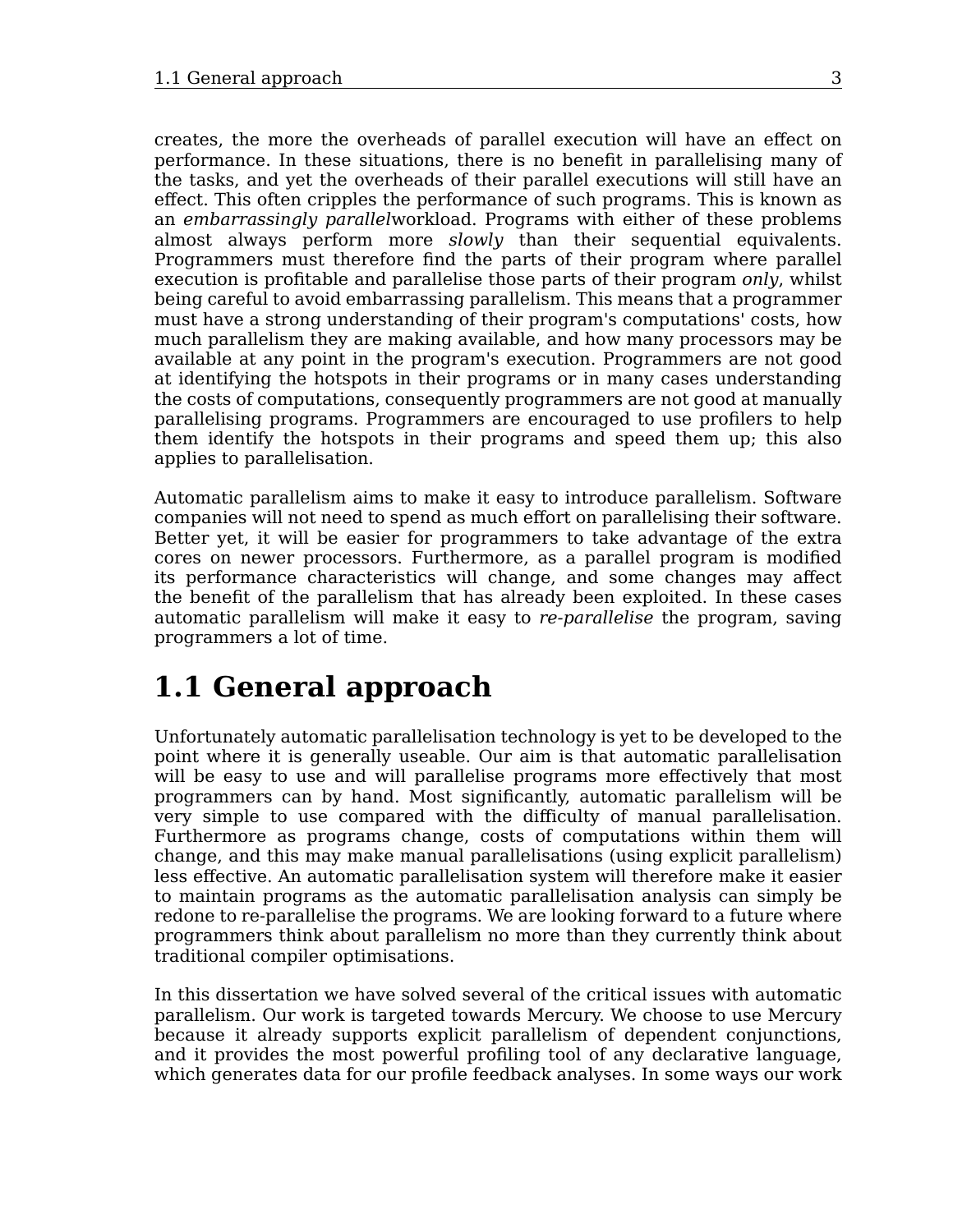can be used with other programming languages, but most other languages have significant barriers. In particular automatic parallelism can only work reliably with declaratively pure languages, the language should also use a strict evaluation strategy to make it easy to reason about parallel performance, and in the case of a logic language, a strict and precise mode system is required to determine when variables are assigned their values. Mercury's support for parallel execution and the previous auto-parallelisation system [\[2\]](#page-16-3) is described in [chapter](#page-4-0) 2. In this dissertation we make a number of improvements to Mercury's runtime system that improve the performance of parallel Mercury programs [\(chapter](#page-6-0) 3). In [chapter](#page-8-0) 4 we describe our automatic parallelism analysis tool and its algorithms, and show how it can speedup several programs. In [chapter](#page-10-0) 5 we introduce a new transformation that improves the performance of some types of recursive code and achieve almost perfect linear speedups on several benchmarks. The transformation also allows recursive code within parallel conjunctions to take advantage of tail recursion optimisation. Chapter [chapter](#page-12-0) 6 describes a proposal to add support for Mercury to the ThreadScope parallel profile visualisation tool. We expect that the proposed features will very useful for programmers and researchers alike. Finally in [chapter](#page-14-0) 7 we conclude the dissertation, tieing together the various contributions. We believe that our work could also be adapted for other systems; this will be easier in similar languages and more difficult in less similar languages.

#### <span id="page-3-0"></span>**1.2 Concurrency**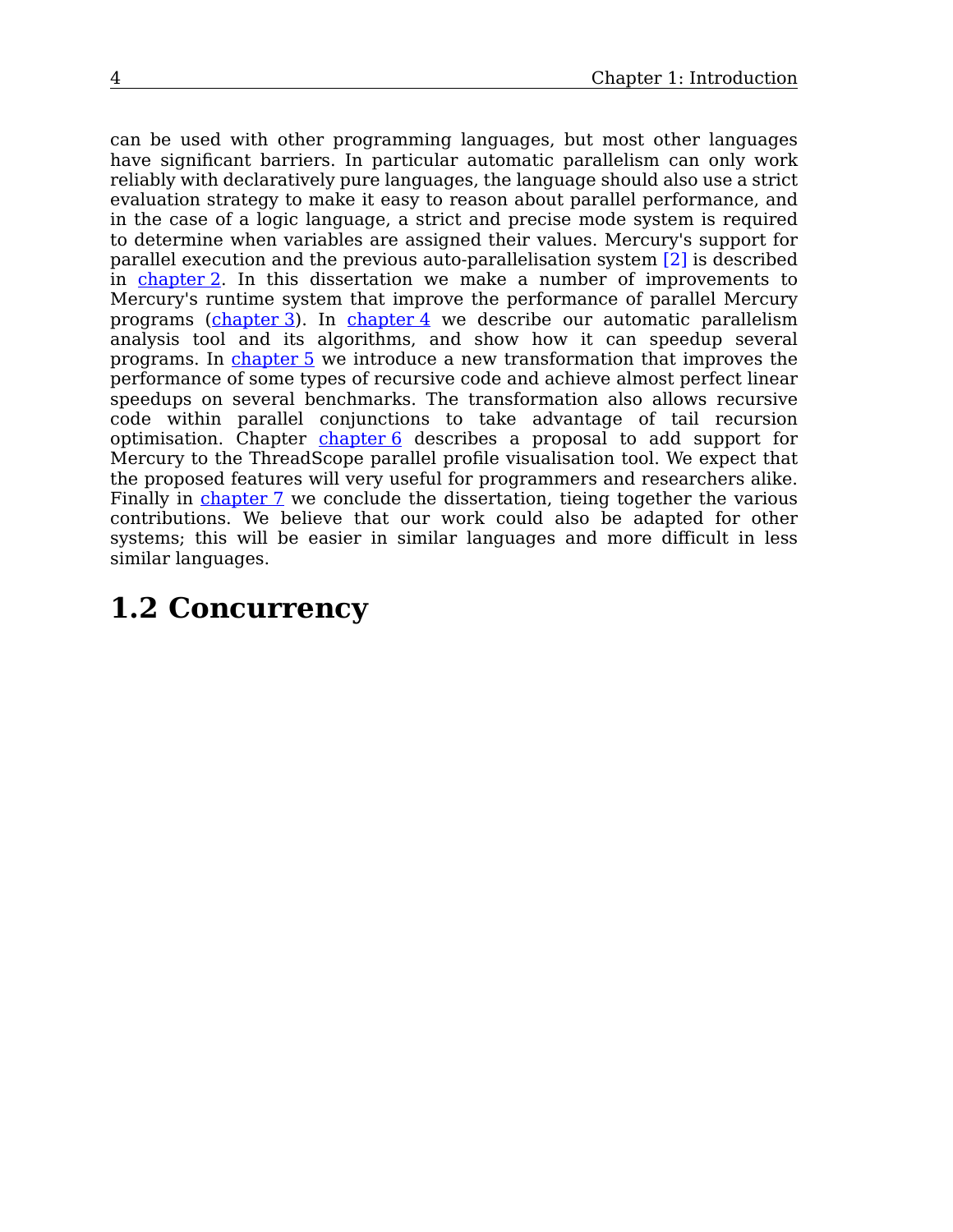## <span id="page-4-0"></span>**Chapter 2: Background**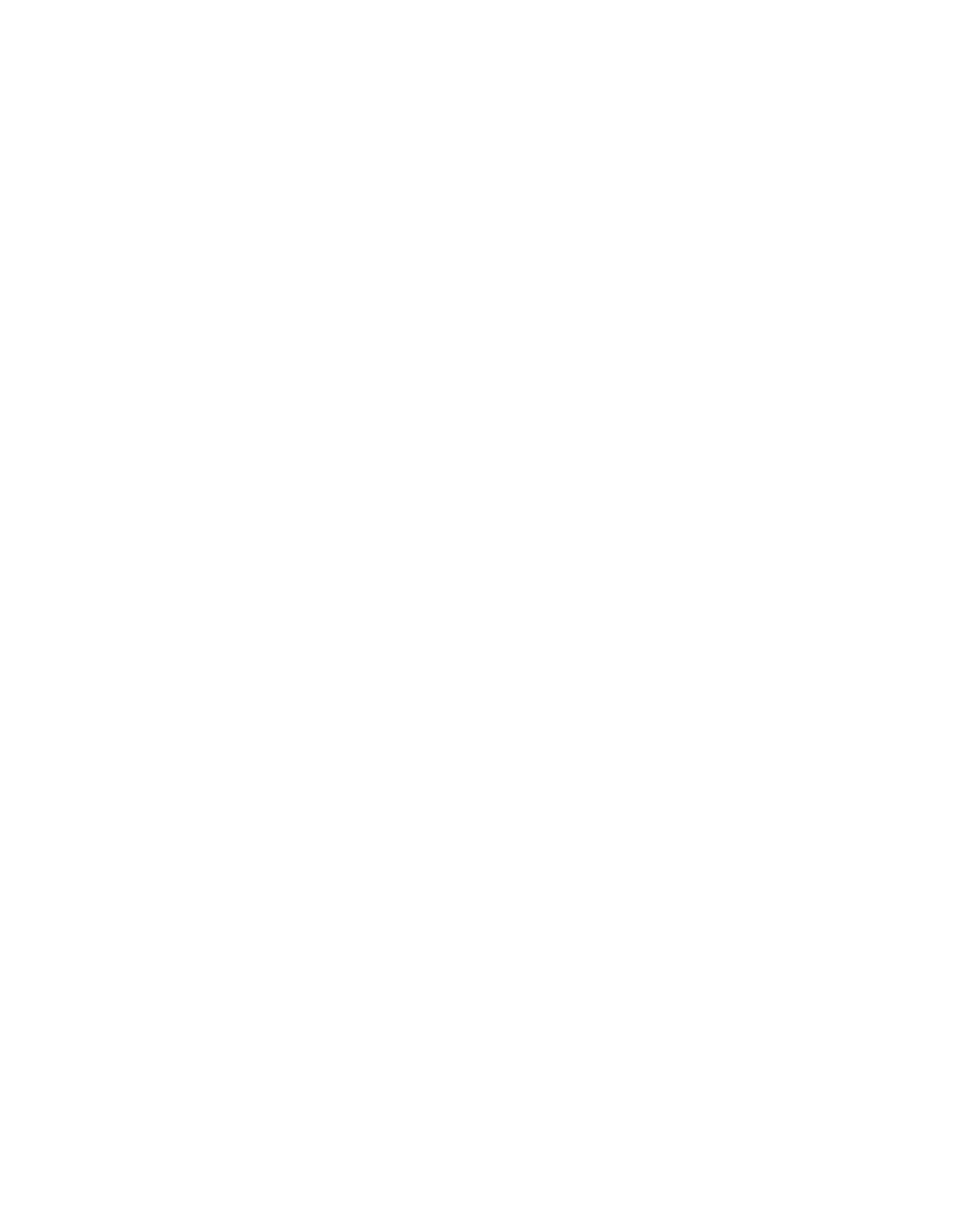## <span id="page-6-0"></span>**Chapter 3: Runtime system**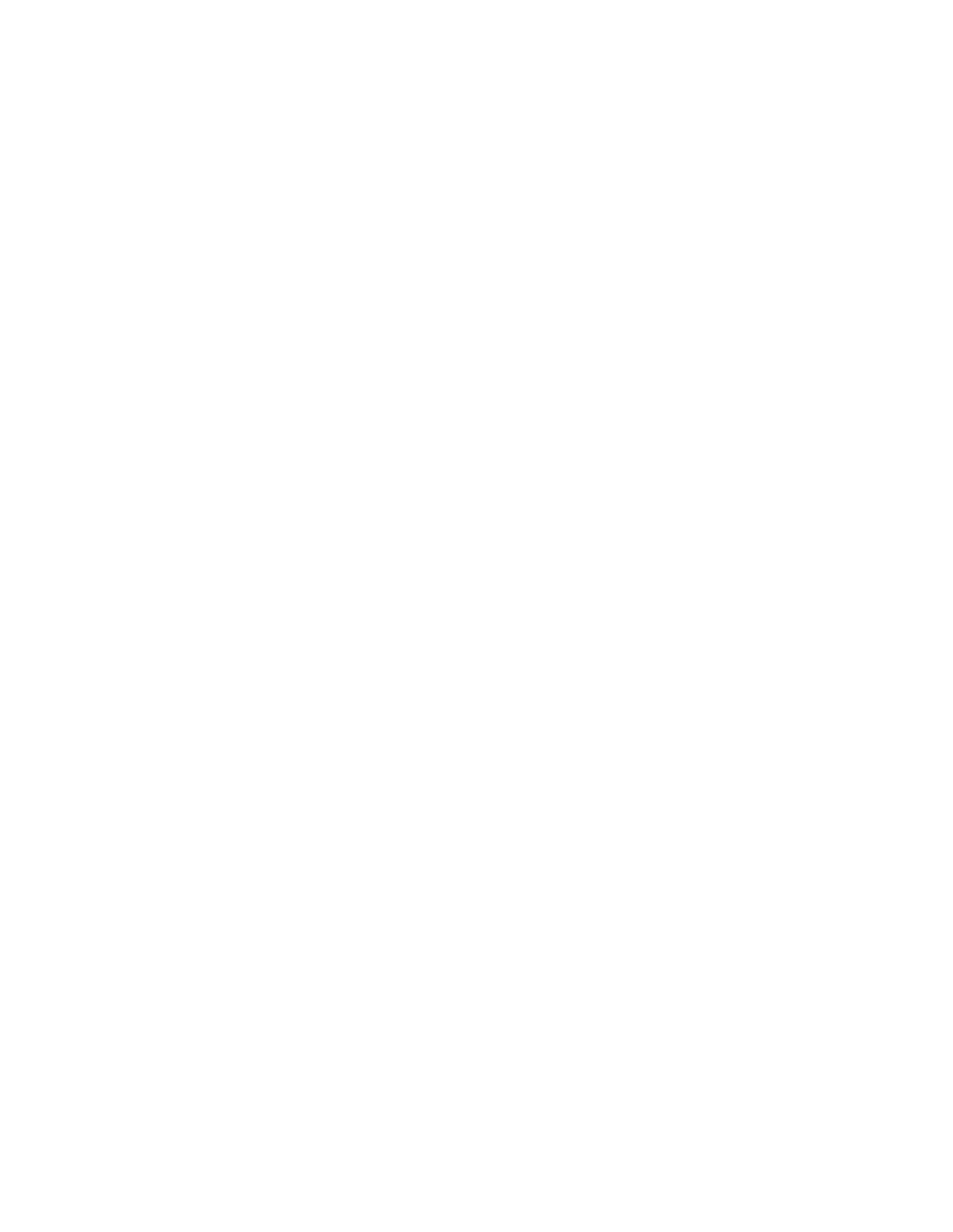# <span id="page-8-0"></span>**Chapter 4: Overlap**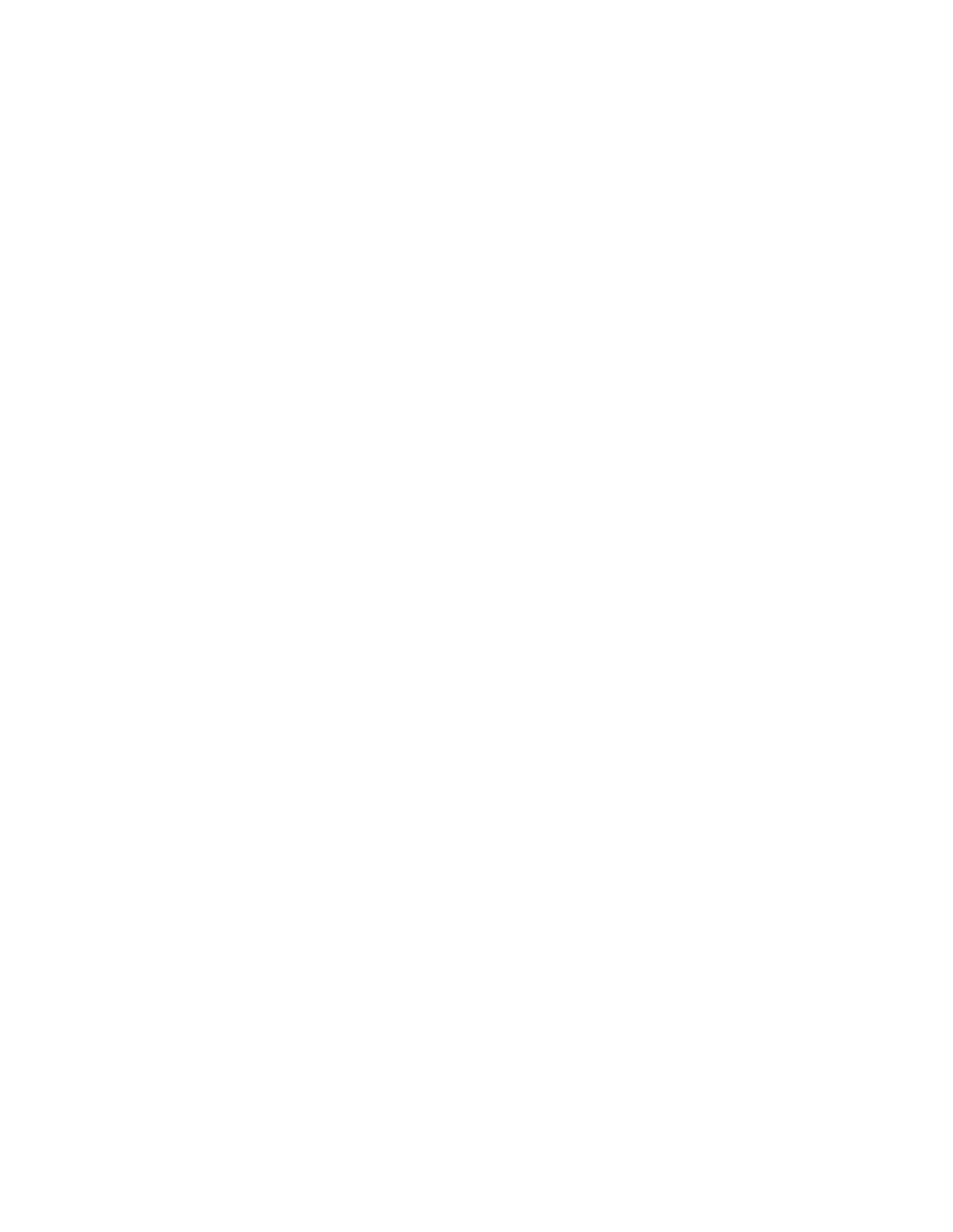# <span id="page-10-0"></span>**Chapter 5: Loop control**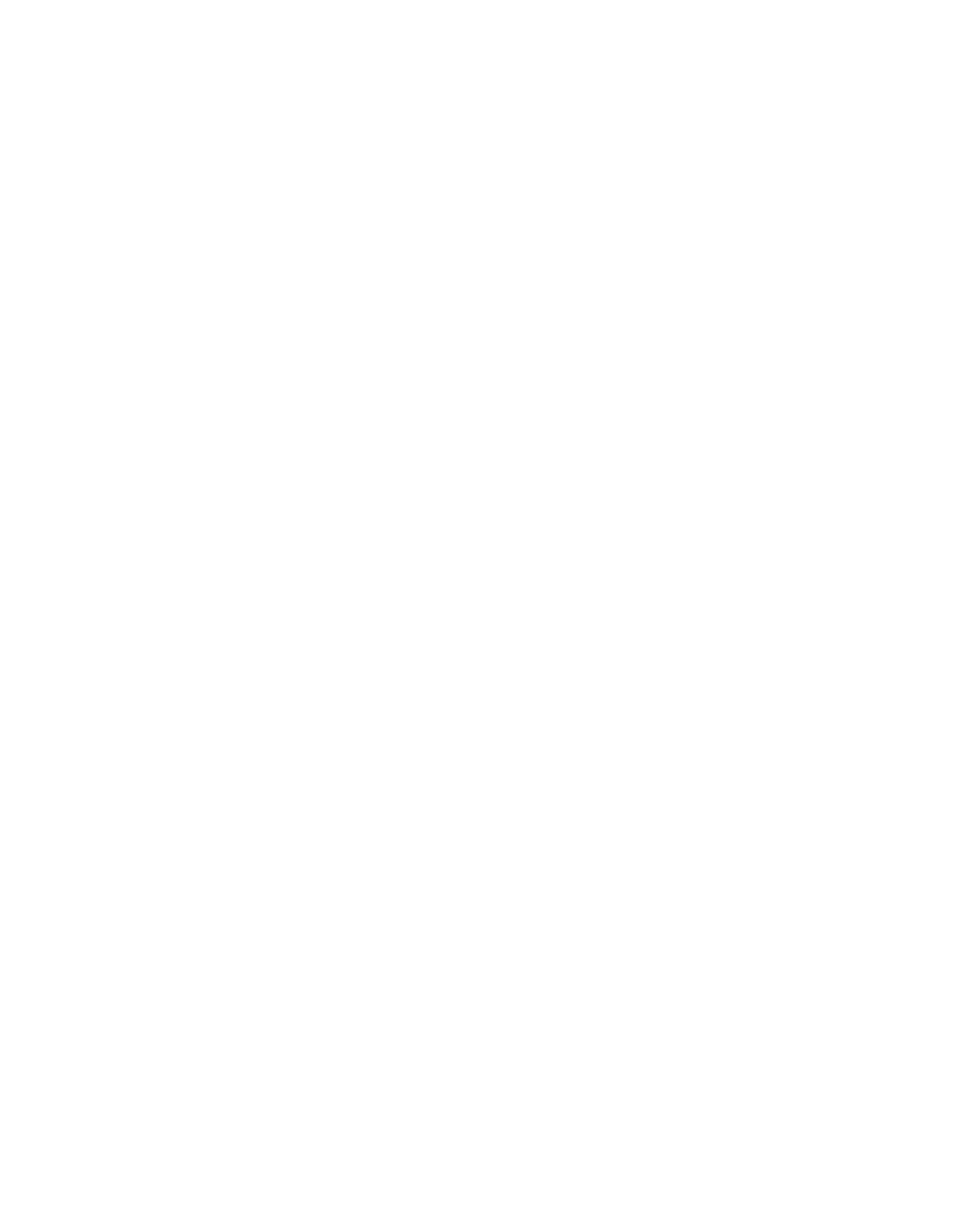# <span id="page-12-0"></span>**Chapter 6: ThreadScope**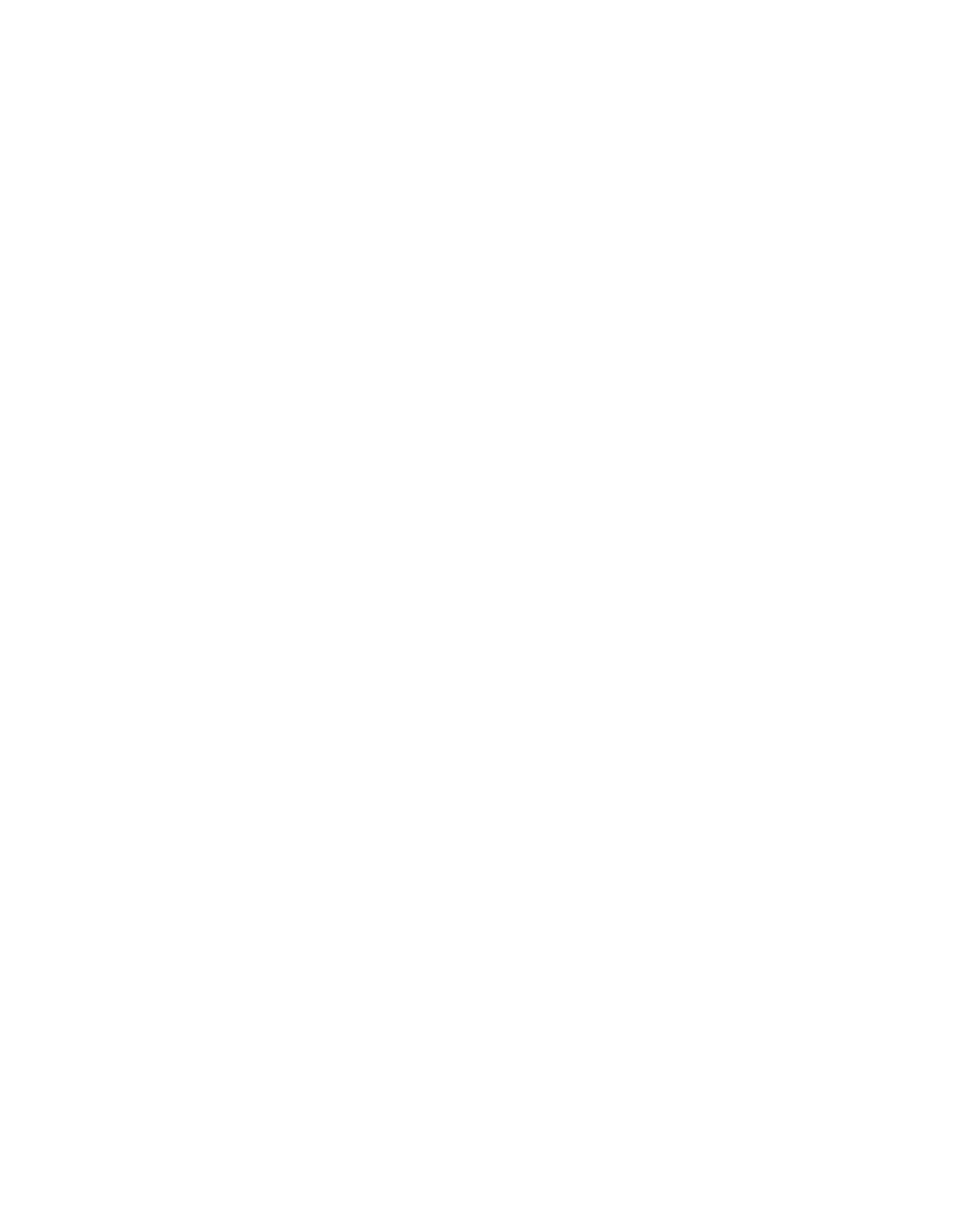## <span id="page-14-0"></span>**Chapter 7: Conclusion**